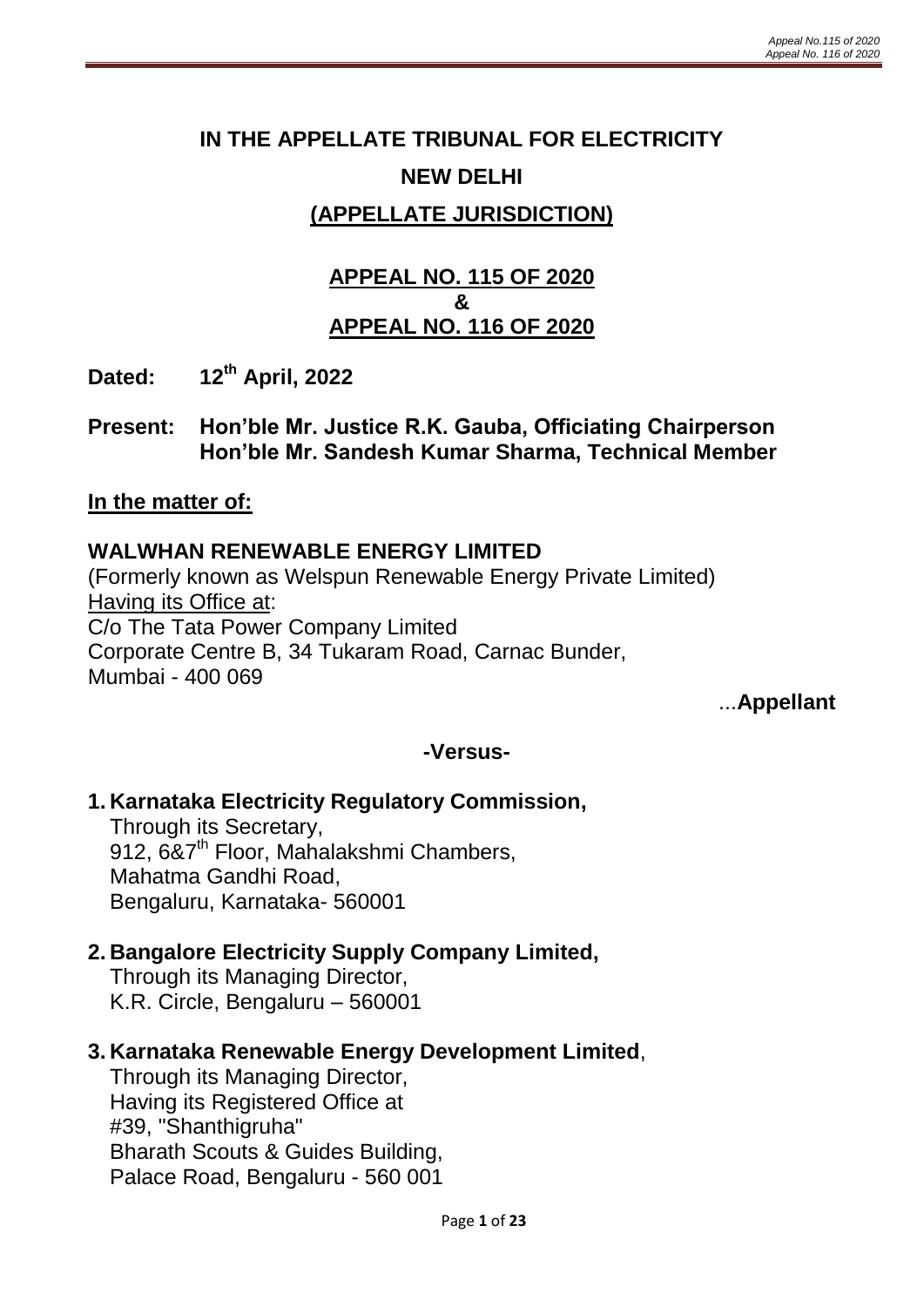# **4. Karnataka Power Transmission Corporation Limited,**

Through its Managing Director, 28, Race Course Road, Bengaluru – 560009

### …**Respondents**

Counsel for the Appellant (s) : Mr. Buddy A. Ranganadhan

- Mr. Deepak Khurana
- 
- Mr. Abhishek Bansal
- Mr. Tejasv Anand
- Mr. Vineet Tayal
- Ms. Nishtha Wadhwa
- Mr. Ashwini Kumar Tak
- Mr. Geet Ahuja
- 
- Counsel for the Respondent (s) : Mr. S. Sriranga Subbanna, Sr. Adv.
	- Ms. Sumana Naganand
	- Mr. Balaji Srinivasan
	- Ms. Medha M. Puranik
	- Ms. Pallavi Sen Gupta
	- Ms. Aishwarya Choudhary
	- Ms. Garima Jain
	- Ms. Deepthi CR
	- Ms. Anini Debbarman
	- Mr. Sanjay Reddy
	- Ms. Gayatri Sriram for R-2&4
	- Mr. Nithin Saravanan
	- Mr. M.V. Charati
	- Ms. Latha S.S.
	- Ms. Arunima Singh
	- Ms. Ridhima Malhotra
	- Ms. Priyadarshini
	- Mr. Murugesh for R-3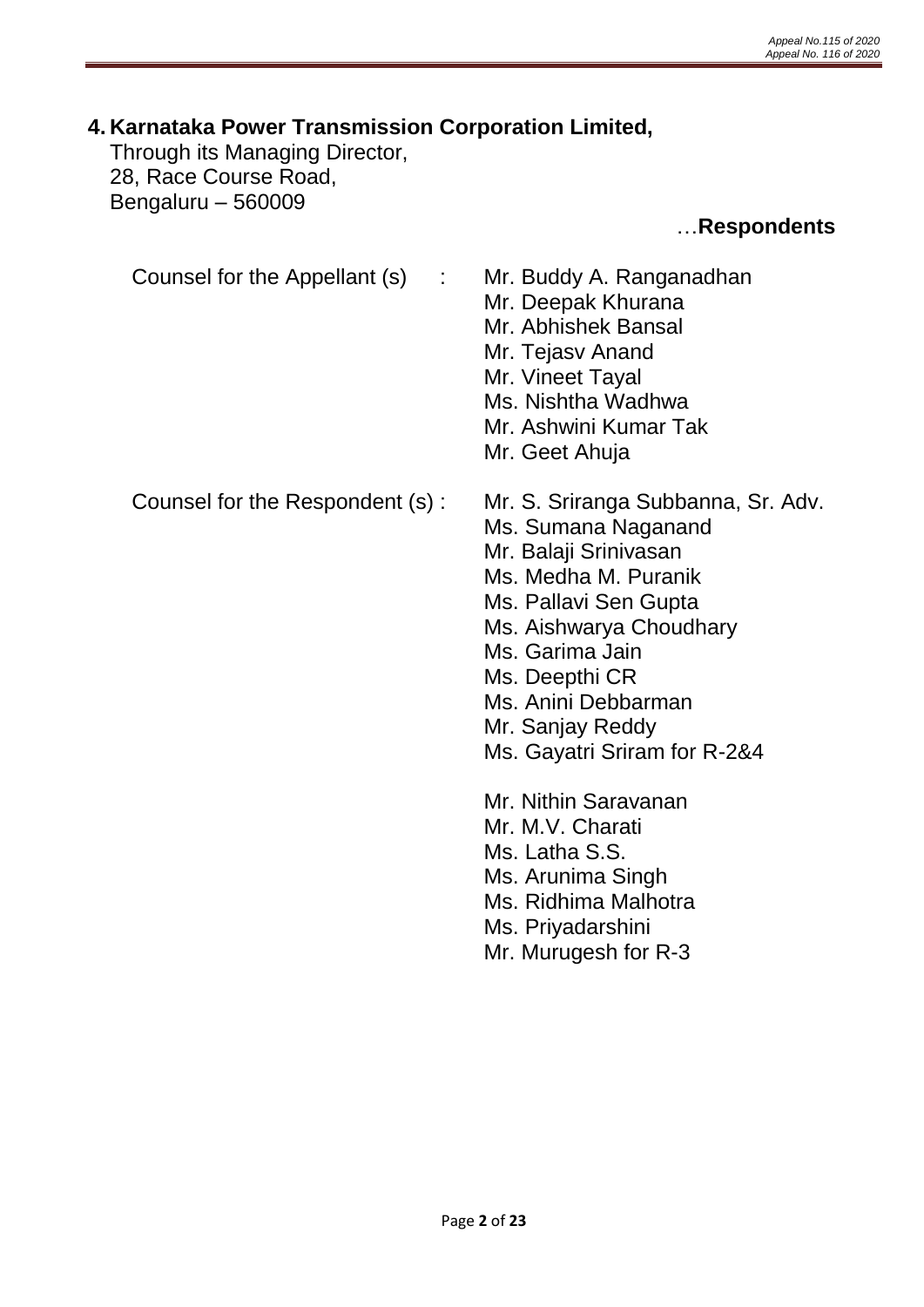### **J U D G M E N T**

#### **PER HON'BLE MR. SANDESH KUMAR SHARMA, TECHNICAL MEMBER**

**1.** This matter was taken up by video conference mode on account of pandemic conditions, it being not advisable to hold physical hearing.

**2.** The captioned Appeals namely Appeal no. 115 of 2020 (in short "Appeal 115") and Appeal no. 116 of 2020 (in short "Appeal 116") have been filed by the same Appellant i.e. M/s. Walwhan Renewable Energy Limited, against the Orders dated 27.11.2018 ("Impugned Order 1") and 09.11.2018 ("Impugned Order 2") passed by the Karnataka Electricity Regulatory Commission (in short the "KERC" or "State Commission" or "Respondent Commission") in OP No. 141/2017 and OP No. 140/2017. By way of the impugned orders, the Respondent Commission, Respondent no. 1 in both the captioned appeals rejected to treat the effective date for the PPA relating to the Appellant's 50 MW Project as being on or after the date of approval of the said PPA by the Commission and also rejected the submission of the Appellant to treat the period of delay in achieving COD as not being attributable to the Appellant herein, for being a force majeure event.

The two captioned appeals are similar in nature filed by the same Appellant i.e. M/s Walwhan Renewable Energy Limited against the same Respondents and having same grievance against the orders passed by the Respondent Commission. As such the two appeals are taken up together.

#### *Parties*

**3.** The Appellant, is a company incorporated under the Companies Act, 1956. The name of the Appellant has been changed from 'Welspun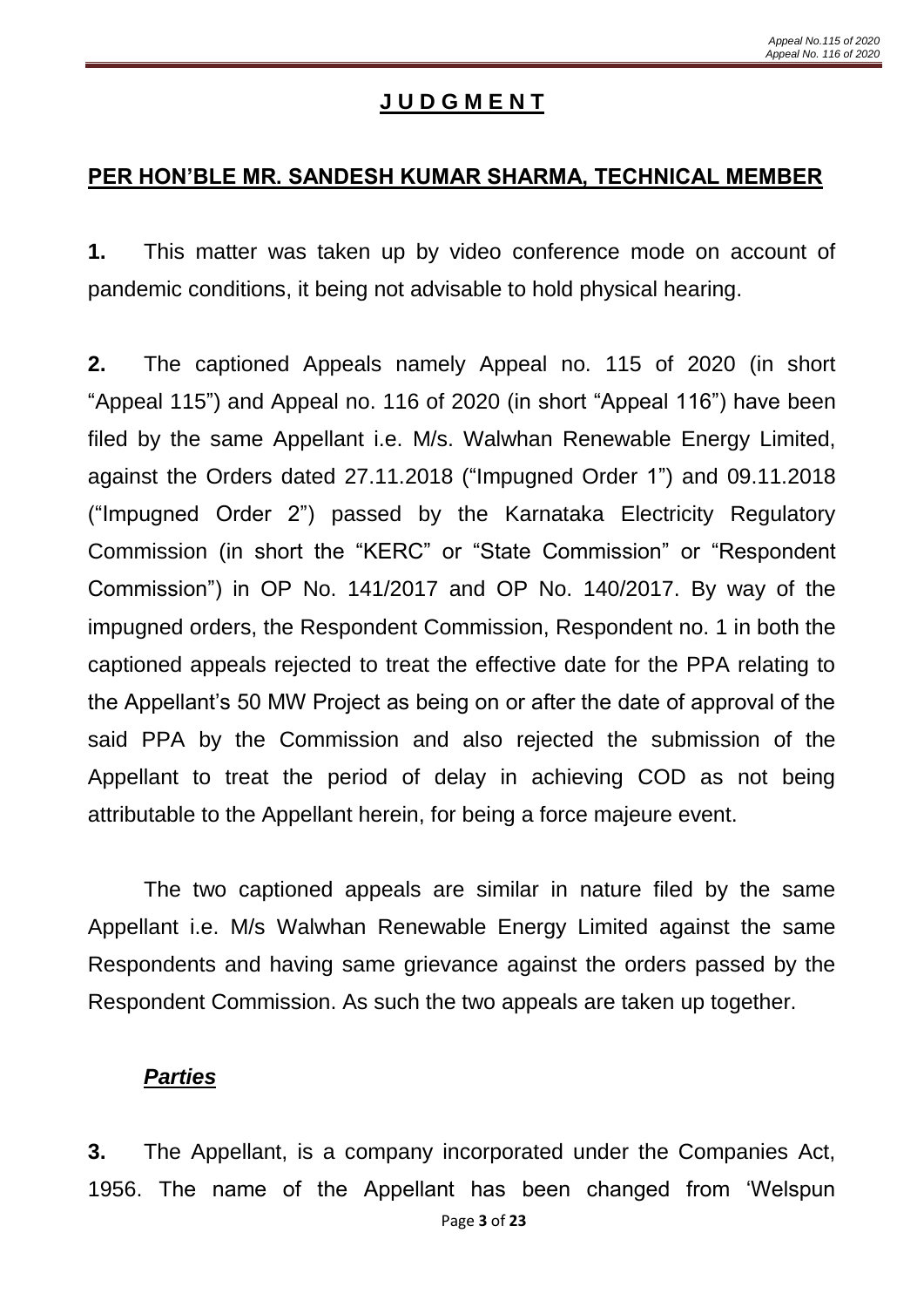Renewables Energy Private Limited' to 'Walwhan Renewable Energy Limited'.

**4.** Respondent No. 1, Karnataka Electricity Regulatory Commission, is the Electricity Regulatory Commission for the State of Karnataka exercising jurisdiction and discharging functions in terms of the Electricity Act, 2003.

**5.** Respondent No. 2- Bangalore Electricity Supply Company Limited is a distribution licensee operating in the State of Karnataka and is Government of Karnataka undertaking. Respondent No. 3- Karnataka Renewable Energy Development Limited (KREDL) is the Nodal Agency of the Government of Karnataka for implementation of Solar Power Project in the State of Karnataka. Respondent No. 4- Karnataka Power Transmission Corporation Limited, is the Intra State Transmission Licensee in the State of Karnataka.

# *Facts of the case in brief*

**6.** The factual matrix of both the appeals is virtually common. Respondent No. 3, the Karnataka Renewable Energy Development Limited (**KREDL**), had invited proposals by its Request for Proposal (RfP) for setting up Solar Power Projects in the State of Karnataka on 30<sup>th</sup> May 2014.

**7.** The Appellant participated in the bid and after evaluation, KREDL issued a Letter of Award vide letter dated 19<sup>th</sup> November, 2014 in favour of the Appellant for development of two projects of capacity of 50 MW each of Solar PV Project at Kushtagi Taluk, Koppal District.

**8.** It was proposed by the Appellant that the projects will be developed through Welspun Solar Kannada Private Limited ("Special Purpose Vehicle hereinafter referred to as the "**SPV**") in accordance with the terms of the RfP,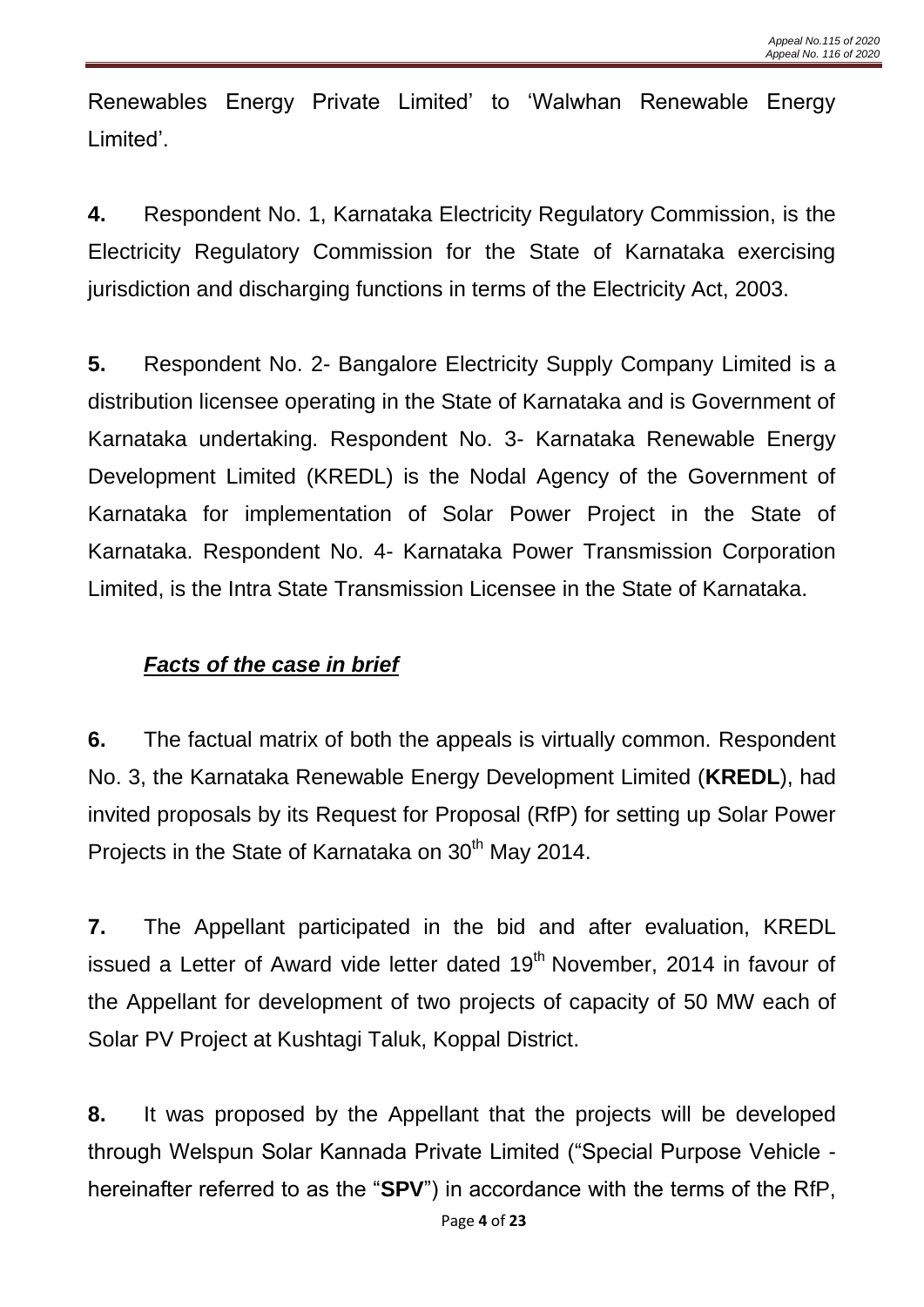and therefore, requested Respondent No. 3 to accept the SPV as the entity which shall undertake to perform the obligations under the LOA.

**9.** Pursuant thereto, the SPV entered into separate Power Purchase Agreements ("PPAs"), both dated  $14<sup>th</sup>$  January 2015 with Respondent for the development of a Projects with the effective tariff at the rate of Rs. 7.09 and Rs. 7.01 per unit for the two projects.

**10.** As per Article 3.1 of the PPA, the Agreement shall come into effect from the date of its execution by both the Parties and such date shall be referred to as the *Effective Date*. However, as per the prevailing procedure followed in the State of Karnataka, a PPA is initialed by the generator and sent to Distribution Licensee for the initialing and for onward submission to KERC for approval.

**11.** It is submitted that the both the PPAs were initialed by the Appellant on 14<sup>th</sup> January, 2015 and were sent to Respondent No. 2 for initialing and onward submission to Respondent Commission for approval. The Respondent Commission accorded its approval vide its letter No. KERC/S/F- $31/V$ ol-51/15-16/172 dated  $04<sup>th</sup>$  May 2015 and consequently approved the tariff as per section 63 of the Electricity Act, 2003. The Respondent no. 2 conveyed the approval of the Respondent Commission to the Appellant thereafter.

**12.** Once this approval was accorded, the date and reference number of the approval letter was duly documented. Pursuant to the communication of Respondent No. 2 to the Appellant conveying the approval of the Respondent Commission, the parties executed the final version of the PPA.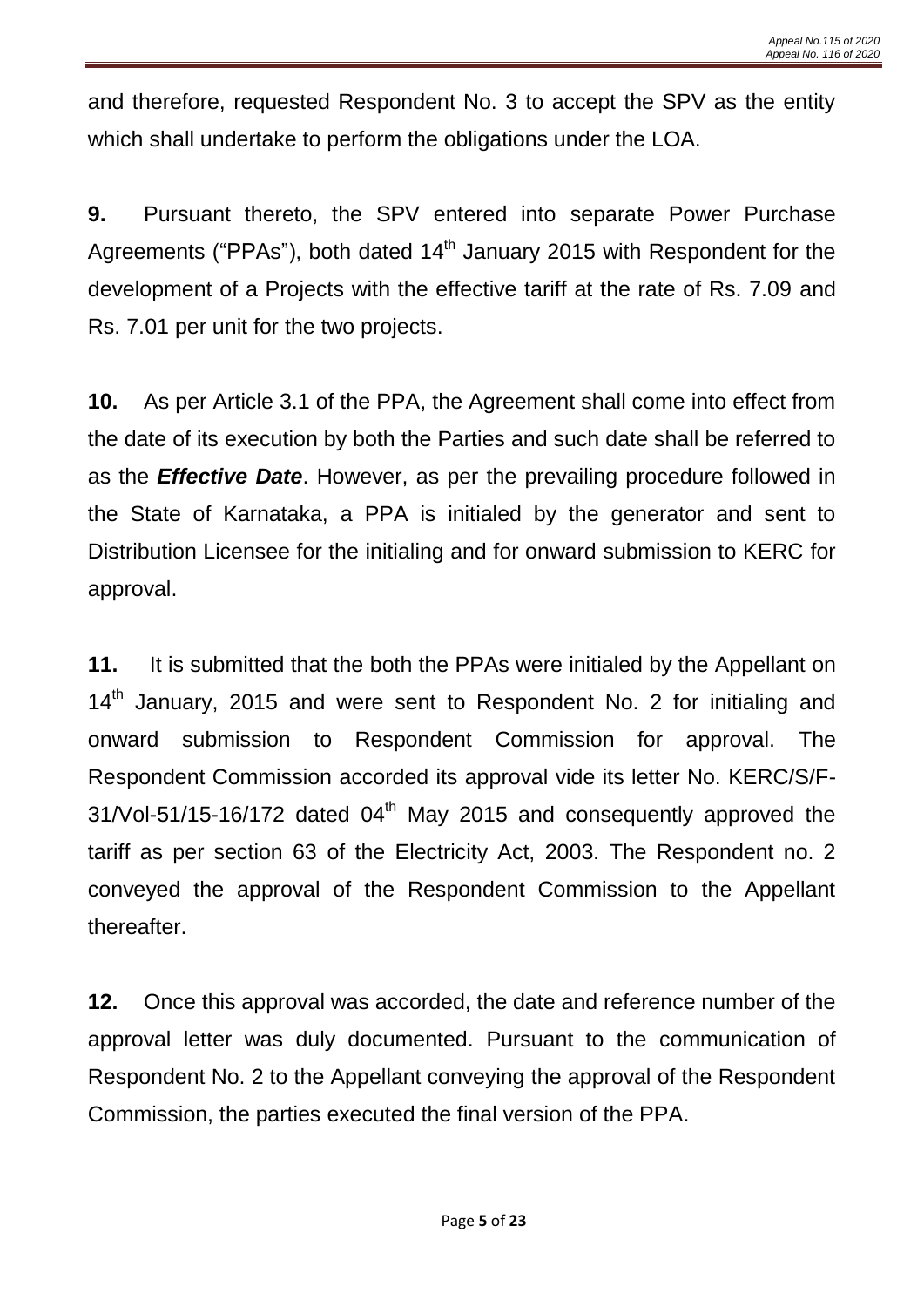**13.** During the course of commissioning, the Appellant faced certain difficulties resulting into time over run, however which were beyond his control and therefore, requested for extension of SCOD (Schedule Date of Commissioning) which was duly recommended to the Respondent Commission by the Distribution Licensee.

**14.** The Respondent Commission vide the impugned orders rejected the prayers of the Appellant and reduced the tariff as agreed in the PPA due to delay in the commissioning schedule, and hence the two captioned Appeals.

**15.** The Appellant submitted that, as per law and principles of natural justice, the Effective Date under the PPA can be anytime after  $04<sup>th</sup>$  Mav. 2015, the date after which the Respondent no. 2 conveyed the approval of the PPA. However, for the purposes of the present proceedings  $04<sup>th</sup>$  May, 2015 is to be assumed (without admitting) as the Effective Date.

**16.** The main contention of the Appellant was that the delay in commissioning of the project was due to certain force majeure events which were beyond its control and therefore, is duly entitled to extension of the time and hence the appeals.

# *Our Analysis and Observations*

**17.** It may be seen that the two Appeals are similar in nature except the competitively bid price discovered in the two captioned appeals i.e. Rs. 7.09 per kWh in Appeal 115 and Rs. 7.01 per kWh in Appeal 116, and the date of commissioning in the two projects. Therefore, the first captioned Appeal is considered for examining the issue.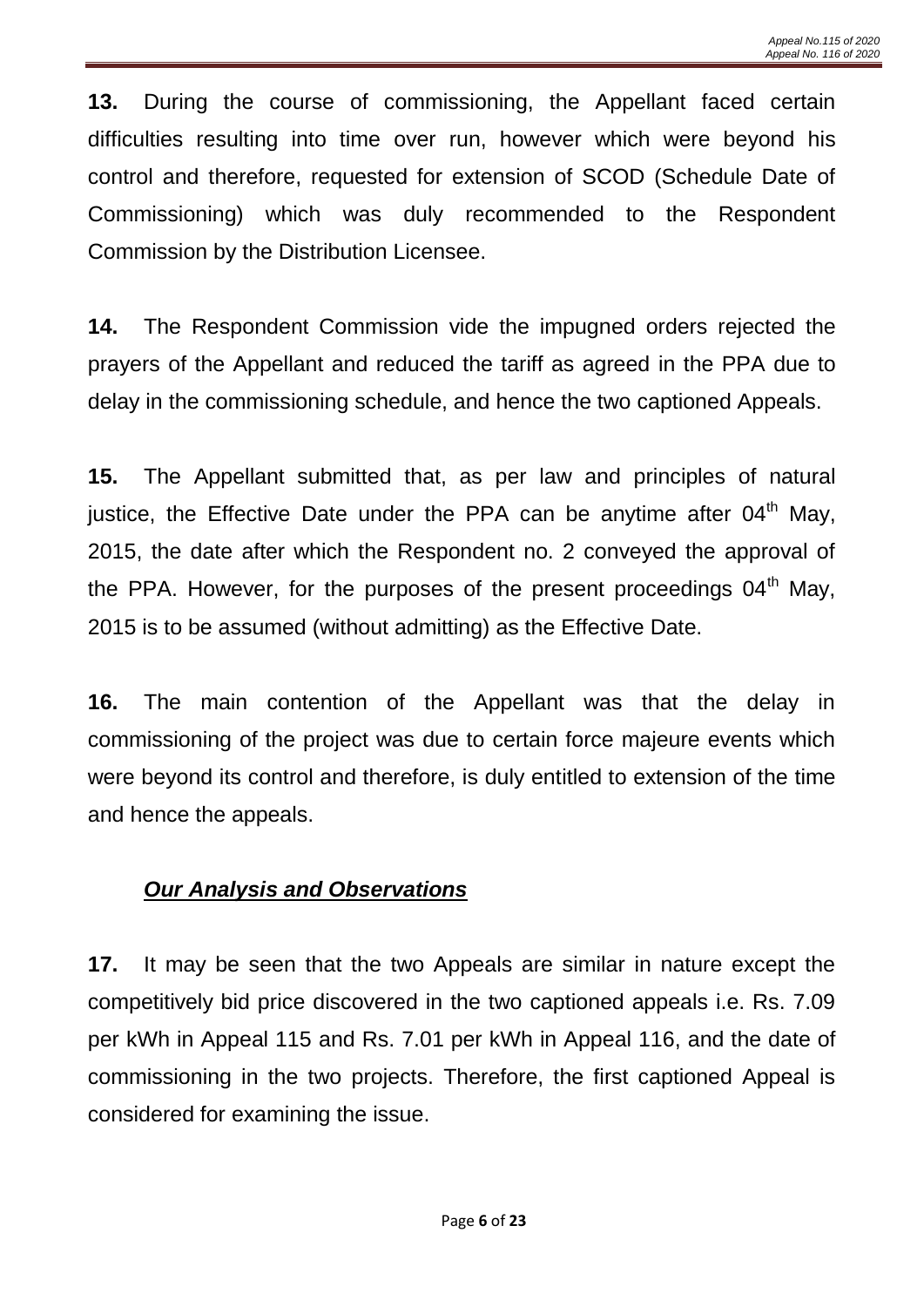**18.** The main issue of contention is whether the Appellant is entitled for extension of the SCOD (Schedule Commissioning Date) under the circumstances as examined and recommended by the Respondent No. 2, the Distribution Licensee or the power procurer through its Board. Similar issues have already been examined and decided by this Tribunal and the present issue is duly covered by the judgments passed.

**19.** Therefore, before we peruse the submissions made by the Appellant and the Respondents, it is important to note certain Judgments which shall be relied upon.

**20.** This Tribunal vide judgment dated 14.09.2020 in Appeal No. 351 of 2020 (Chennamangathihalli Solar Power Project & ors. vs Bangalore Electricity Supply Company Limited) has held that once COD extension is agreed under the signed PPA between the parties and after applying, due diligence in the matter, the State Commission ought to have considered the same and approve so as to meet the ends of justice. The relevant extract of the judgment is as placed below:

*"Summary of Findings:-*

*9.1 Having regard to the deliberations and our analysis, as stated supra, we are of the opinion that there was nothing wrong on the part of KERC to suo motto interfere in the matter. As being a State Regulator, it has jurisdiction to look into affairs of ESCOMS in purchase and supply of powers in the larger interest of consumers. However, as the COD extension was granted under the signed PPA between the parties and after applying, due diligence in the matter considering all prevailing facts and matrix of events, the State Commission ought to have considered the same and approved so*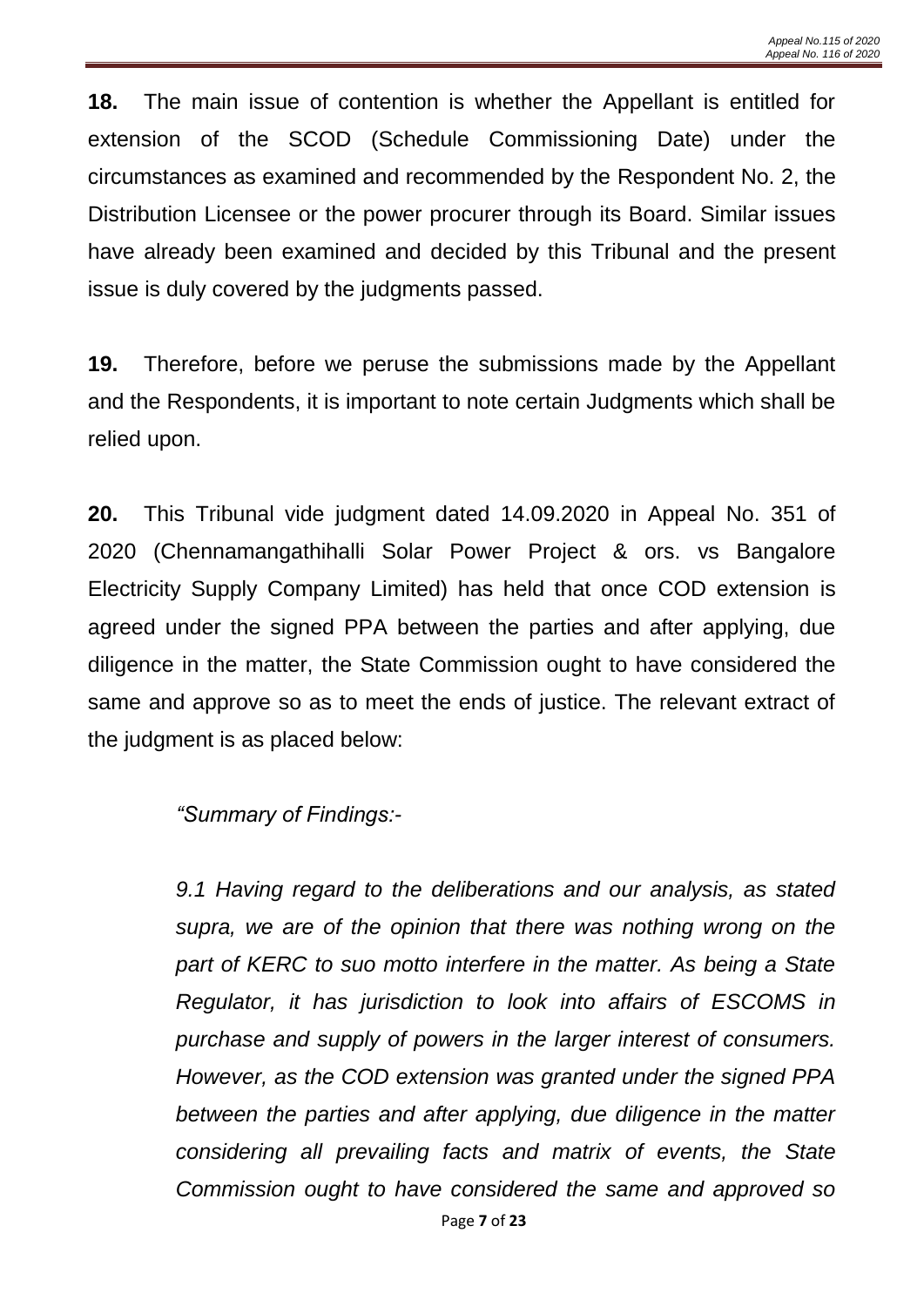*as to meet the ends of justice. Needless to mention that the PPA' Terms & Conditions were duly approved by the State Commission which crystallised the rights of the parties.*

*9.2 The findings of the State Commission in the impugned order clearly reflect that it has ignored the vital material placed before it such as statement of objections filed by first Respondent, recommendations of State Govt. dated 23.06.2017 and communication of MNRE, Govt. of India dated 28.07.2017 regarding grant of COD extension to the solar power developers. Further, it is mandate upon the State Commission to promote co-generation and generation of power from renewable sources of energy, however, in the present case, the State Commission has suo motto interfered for the ultimate loss to RE developers who are land owning farmers and had participated in the programme of the Govt. for solar power development. In fact, the entire solar project is structured on the basis of assured tariff as per Article 5.1 of the PPA being an incentivised tariff and financial institutions have advanced loans on the basis of the assured tariff as per PPA.*

*9.3 In the light of above, we hold that the impugned order dated 04.09.2018 passed by the State Commission is not justified in the eyes of law and hence liable to be set aside."*

**21.** Further, in the judgment passed by this Tribunal in Appeal No. 340 of 2016 (Azure Sunrise Private Limited v. Chamundeshwari Electricity Supply Corporation Limited & Anr.), it was held that:

# *"11. OUR FINDINGS*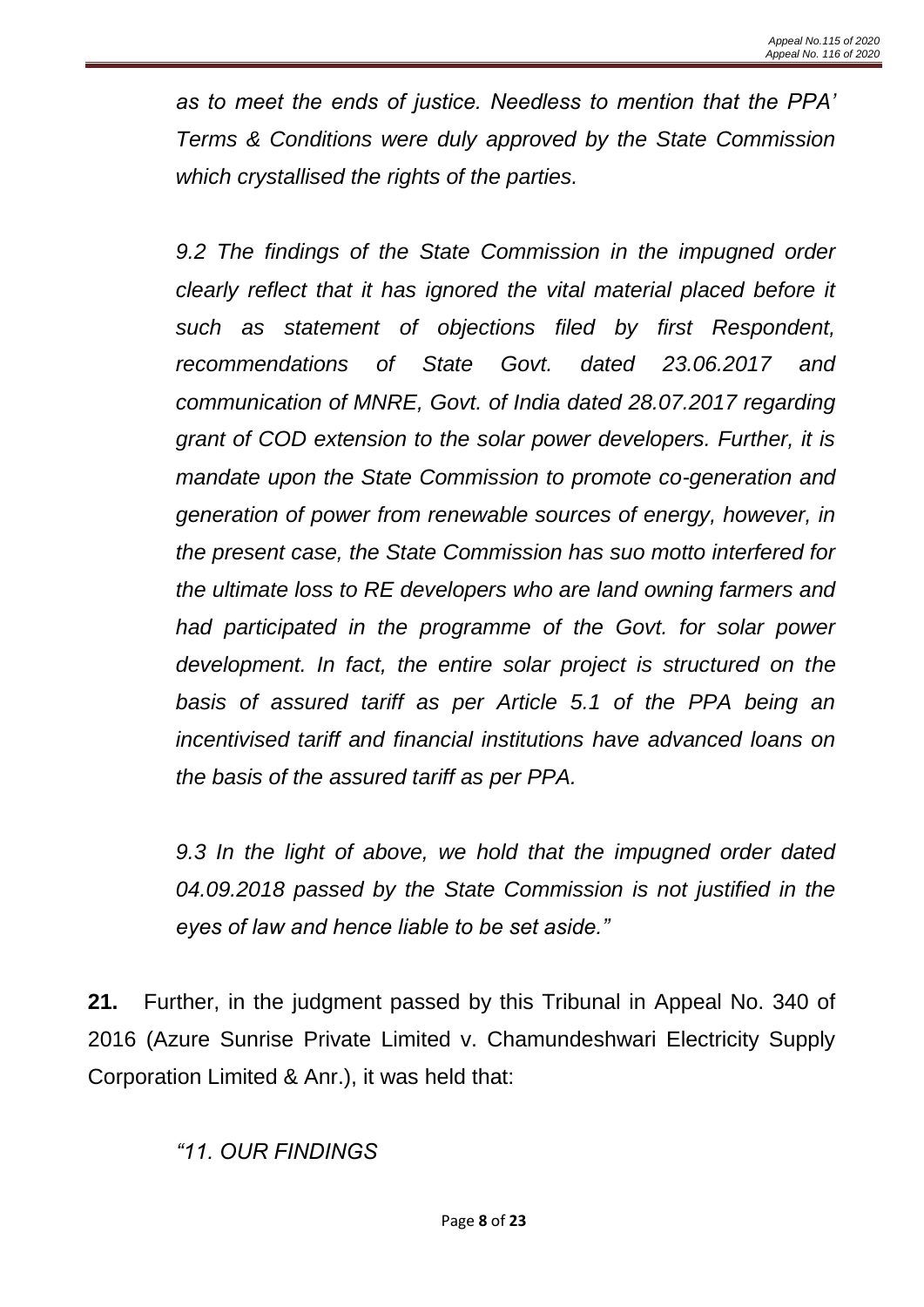*11.1 We have carefully gone through the submission of the parties and also taken note of various judgements relied upon by the Appellant as well as the Respondent Discom. The main dispute between the generating company and the distribution company (CESCOM) revolves around the decision of the State Commission to review the extension of time already given by the Discom and reduced the same to 25 days against the agreed extension of 137 days.* 

*11.2 It is the contention of the Appellant that Despite signing the PPA on 02.01.2015 the Appellant was provided the valid and approved PPA only on May 21, 2015, i.e. after the delay of about*  137 days. It is relevant to note that CESCOM in view of such a *delay in handing over the executable and enforceable PPA to the Appellant, granted an extension of 137 days under Article 5.7 of PPA. In this regard, we also note that in view of the prevailing situation, the State Commission itself vide its letter dated 13.04.2015 in response to the Appellant's letter dated 06.04.2015 stated that the delay in the approval of the PPA was solely attributable to CESCOM since the required documents and details were not received by it from CESCOM for further action.* 

*11.3 While going through the Impugned Order of the State Commission, it is noticed that the Commission itself has held that its decision conveyed vide letter dated 01.12.2015 addressed to the CESC, "intimating to incorporate the reduced tariff of Rs. 6.51 per unit in the Supplemental Agreement dated 4.11.2015 was erroneous and not valid in law. However, the Commission intervened in the extension of time and reduced the same to 25 days from the granted extension of 137 days".*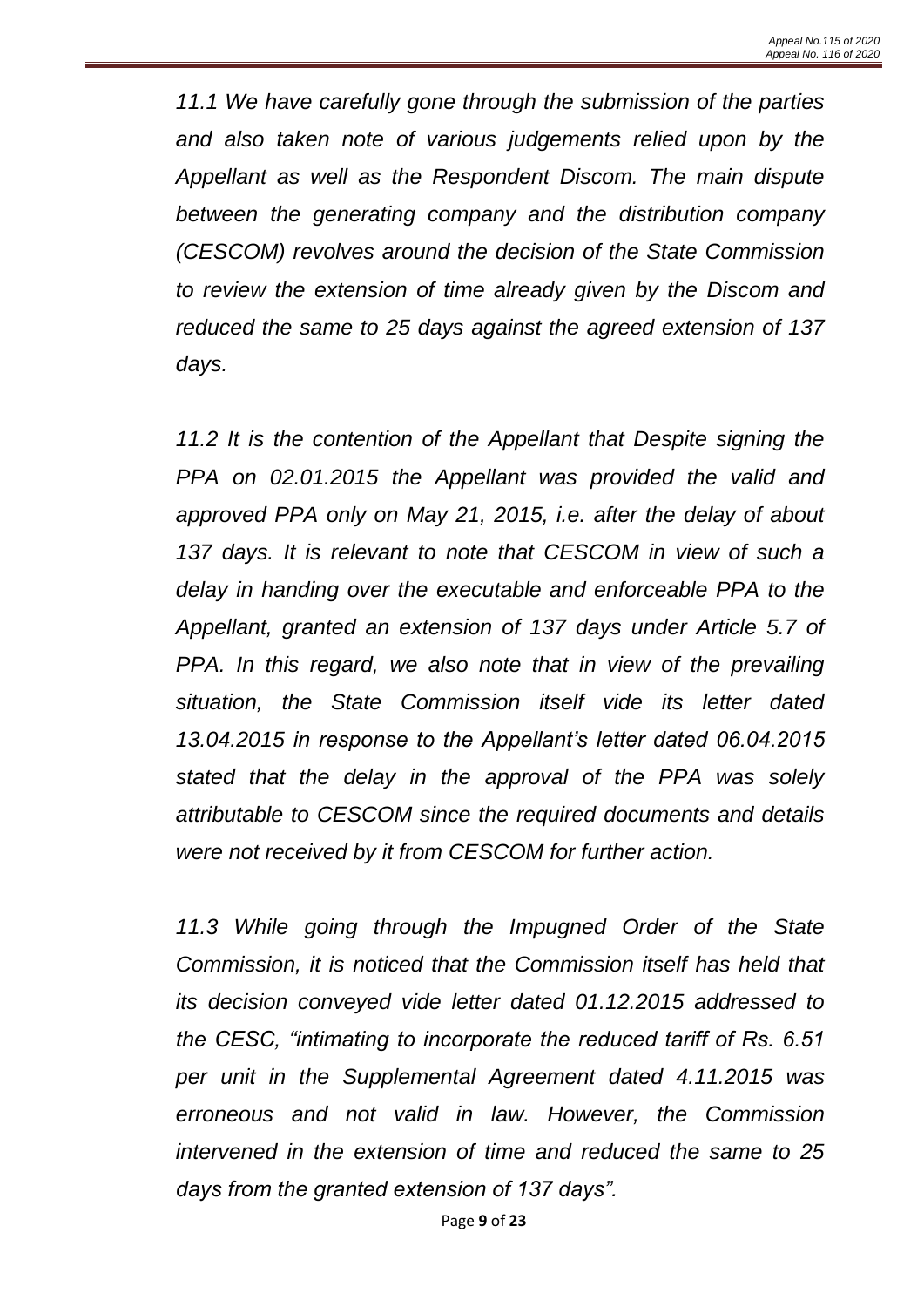*11.4 The facts and circumstances of the case placed before the State Commission and the adjudication done by the Commission are in contravention to each other and there is a reason to emerge that neither reduction in extension of time nor the reduction in tariff was justified.*

*11.5 To strengthen his arguments, learned counsel for the Answering Respondent has placed reliance on the judgement of the Hon'ble Supreme Court in All India Power Engineers Federation & Ors. v. Sasan Power Limited & Ors., to state that any change/ modification/ alteration of the terms and conditions of the contract becomes part of the original contract and therefore requires an approval of the State Commission and the Commission in its regulatory role has to review the matter which has been rightly done by the State Commission by reducing the extension of time from 137 days to 25 days.* 

*11.6 We have perused the relevant portion of the above judgement relied upon by the learned counsel for the Answering Respondent and note that the said judgement is distinguishable to the facts of the case in hand due to the fact that the said case was pertaining to a deviation in carrying out the commissioning test at MCR as defined in the PPA whereas in the instant case the extension of time has been granted by CESCOM under the relevant clause of the PPA approved by the State Commission. In the case of All India Power Engineers Federation & Ors. v. Sasan Power Limited & Ors., there was a clear impact on the tariff to be borne by the beneficiaries and in turn, consumers whereas in the present case*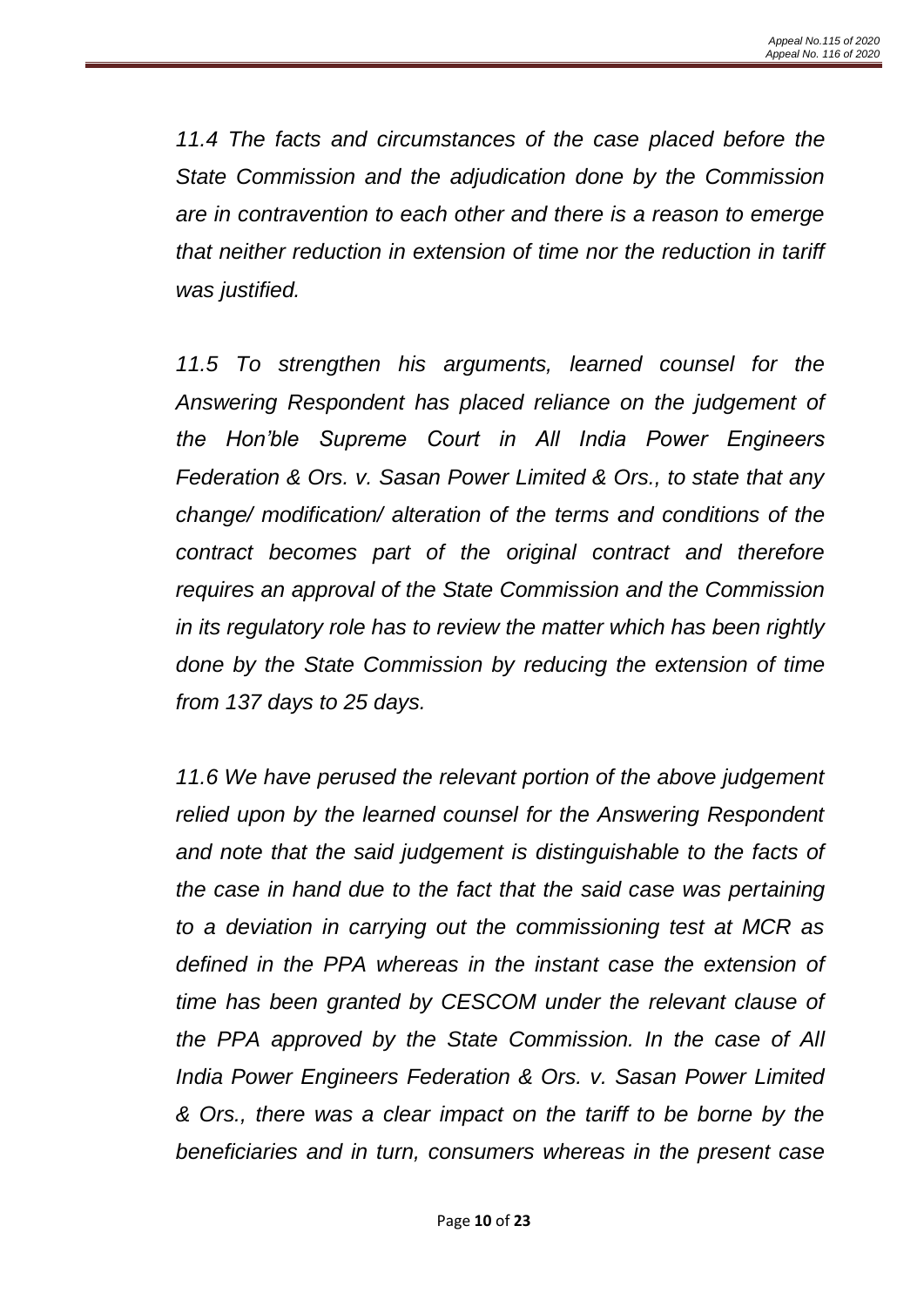*the terms of tariff were not disturbed beyond the scope of approved PPA.* 

11.7 In view of the above facts, we are of the opinion that the *decision of State Commission to reduce the extended time and tariff alongwith imposition of liquidated damages is not sustainable in the eyes of law and hence the Impugned Order deserves to be set aside.*

### *ORDER*

*For the forgoing reasons as stated supra, we are of the considered view that the issues raised in the instant Appeal No. 340 of 2016 have merits and accordingly the Appeal is allowed. The Impugned Order dated 14.12.2016 passed by the Karnataka Electricity Regulatory Commission in the Petition No. 19 of 2016 is hereby set aside to the extent challenged in the Appeal."*

**22.** Further, on 14.07.2021, in Appeal No. 360 of 2019-SEI Aditi Power Private Limited & Ors. v. Karnataka Electricity Regulatory Commission & Ors., this Hon'ble Tribunal has held that:

> *"99. Therefore, if we take the date of extension of SCOD, which was unequivocally accepted by the Respondent BESCOM, the SCOD get extended till 17.09.2016 by mutual consent of the parties which is legitimate and legal in terms of Article 5.7.3 of the PPA. Therefore, we opine that the Respondent Commission erred in opining that BESCOM had no authority to extend SCOD."*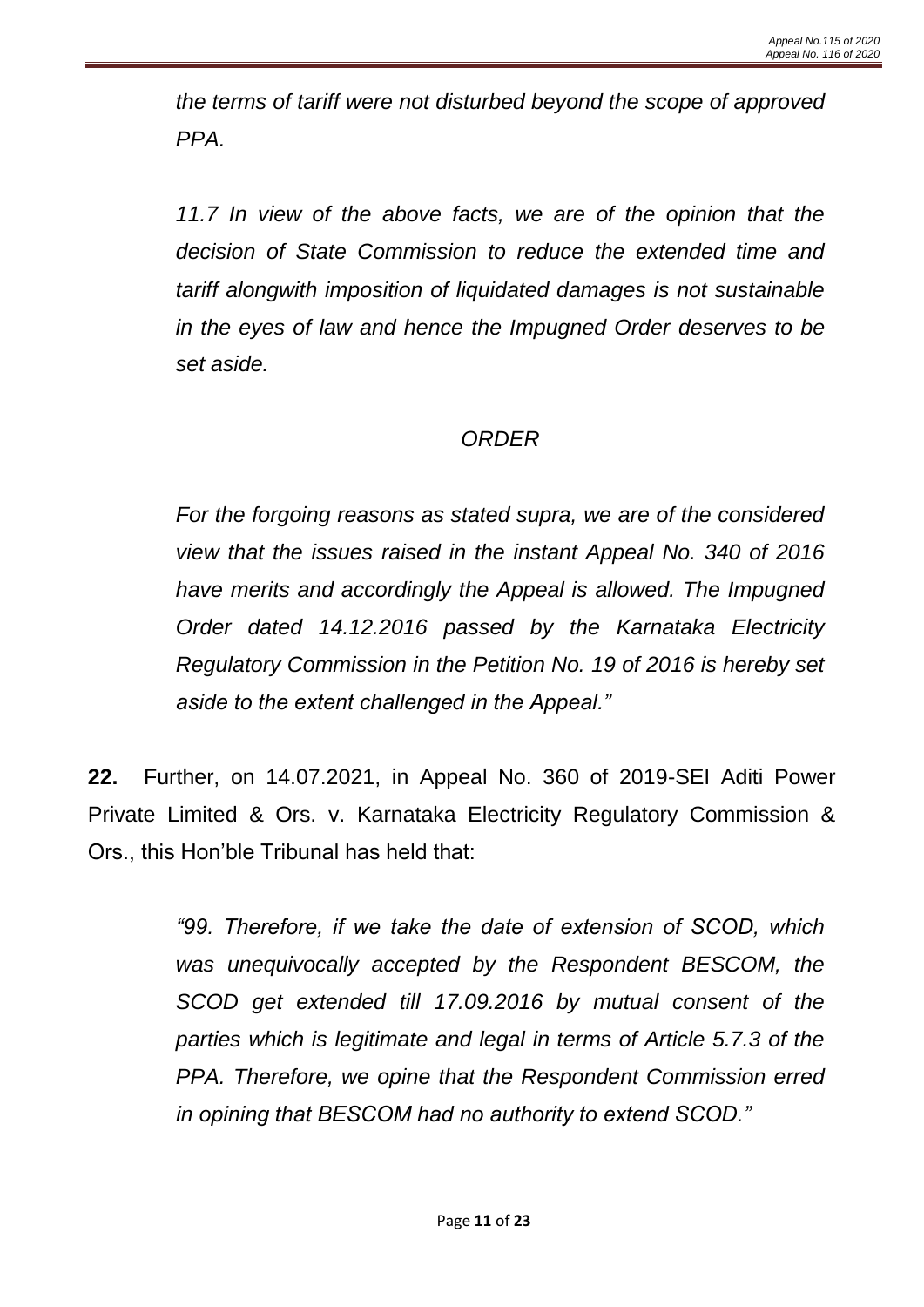**23.** From the above it can be seen that once extension is granted by the procurer on the proposal of extension by the developer under the contractual terms of the PPA, the Commission is bound to except the extension.

**24.** Further, the date of approval of the PPA by the State Commission has to be the effective date of the PPA.

**25.** The Appellant submitted date -wise chronology of events which has been noted and deliberated. The important issues emerging from the Appeal are:

- a) Whether the effective date under the PPA is the date on which it is signed by the parties or the date on which the PPA is approved by the Respondent Commission?
- b) Whether the Respondent Commission is bound to accept the extension of SCOD once it is agreed to by the signatories in compliance with the terms and conditions of the PPA?

**26.** The role of the Respondent Distribution Licensee is also in question as it has changed its stand during the hearing before the State Commission as against its earlier decision for considering and accepting the request of the Appellant for the extension of SCOD.

# *Effective Date*

**27.** The Appellant submitted that Article 3.1 of the PPA, the Agreement shall come into effect from the date of its execution by both the Parties and such date shall be referred to as the Effective Date. As per the prevailing procedure followed in the State of Karnataka, a PPA is initialed by the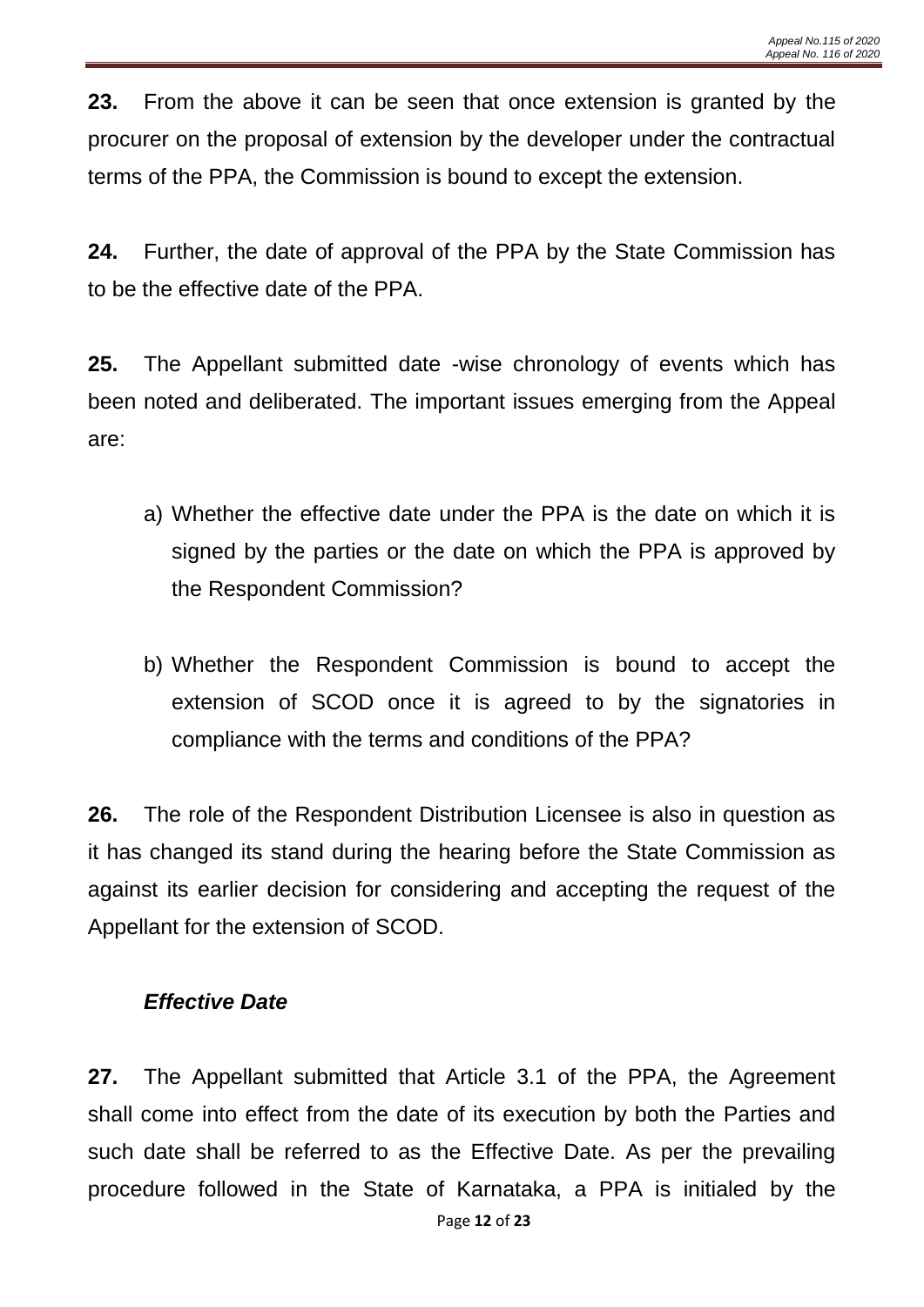generator and sent to Distribution Licensee for the initialing and for onward submission to the Ld. KERC. It is submitted that the PPA was initialed on  $14<sup>th</sup>$ January, 2015 by the Appellant and was sent to Respondent No. 2 for initialing and onward submission to Respondent No. 1 Commission for approval.

**28.** Further submitted that even otherwise, without an approved PPA, no project activity can be taken up and hence  $04<sup>th</sup>$  May 2015 has to be considered as Effective Date. It is submitted that Karnataka Renewable Energy Development Limited (**KREDL**) and Government of Karnataka has considered the date of approval of the PPA by Respondent Commission as the Zero date for the projects in the subsequent bids.

**29.** It may be seen that Article 3.1 of the PPA provides that the Agreement shall come into effect from the date of its execution by both the Parties and such date shall be referred to as the Effective Date. It is pertinent to note here that in the instant case, if the effective date is the date on which it is signed by the contracting parties, then no terms and conditions of the PPA can be altered without the consent of all the parties. That shall make the role of the State Commission as redundant except for adoption of tariff.

**30.** On the contrary, the Respondent no. 2 insisted on and submitted that the date on which it has been initially signed and indicated there in, shall be taken as the effective date. We decline to accept such an argument. From the above cited judgments of this Tribunal, it has again and again reiterated that the effective date shall be date on which the PPA is approved by the State Commission as only from that date it is made effective for execution.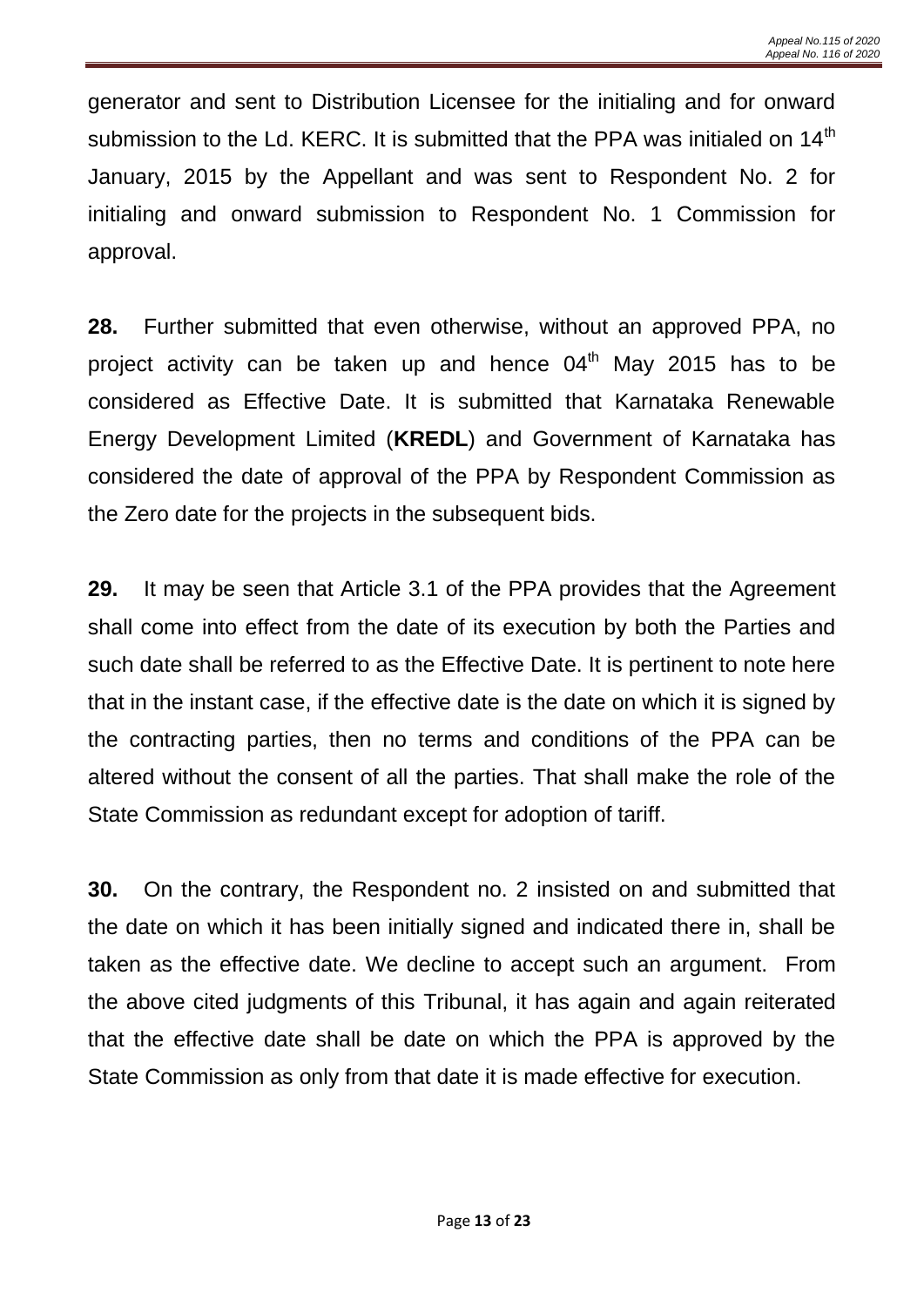**31.** This Tribunal in judgement dated 12.08.2021 in Hukkeri Solar Power Project LL.P. & Anr. v. Hubli Electricity Supply Company Limited & Anr., Appeal No. 342 of 2018, has held that:

> *"72. Though according to the terms of PPA, the effective date for implementing the PPA is the date of signing of the PPA between SPD and HESCOM, this Tribunal in various Appeals has opined that the effective date has to be the date on which the PPA is approved and not when the PPA was executed between the parties, since PPA becomes implementable only when it is approved. Therefore, since the PPA in this case was approved on 20.07.2015, the effective date would be by or before 20.01.2017. In terms of PPA, the total timeline to commission the solar project would be 18 months from 20.07.2015 i.e., by or before 20.01.2017."*

**32.** Our attention was invited towards the definition of execution by the Appellant submitting that:

> *"18. The word 'execution' as per dictionaries including Black's*  Law Dictionary means 'the completion, fulfilment, or perfecting *anything, or carrying it into operation'. Pertinently, with respect to a contract, the performance of all acts necessary to render a contract complete as an instrument, conveys the concept that nothing remains to be done to make a complete and effective contract."*

**33.** In M.V. Shankar Bhat & Anr. vs. Claude Pinto since (deceased) by L. RS. & Ors. (2007) SC, the Hon'ble Supreme Court has held that: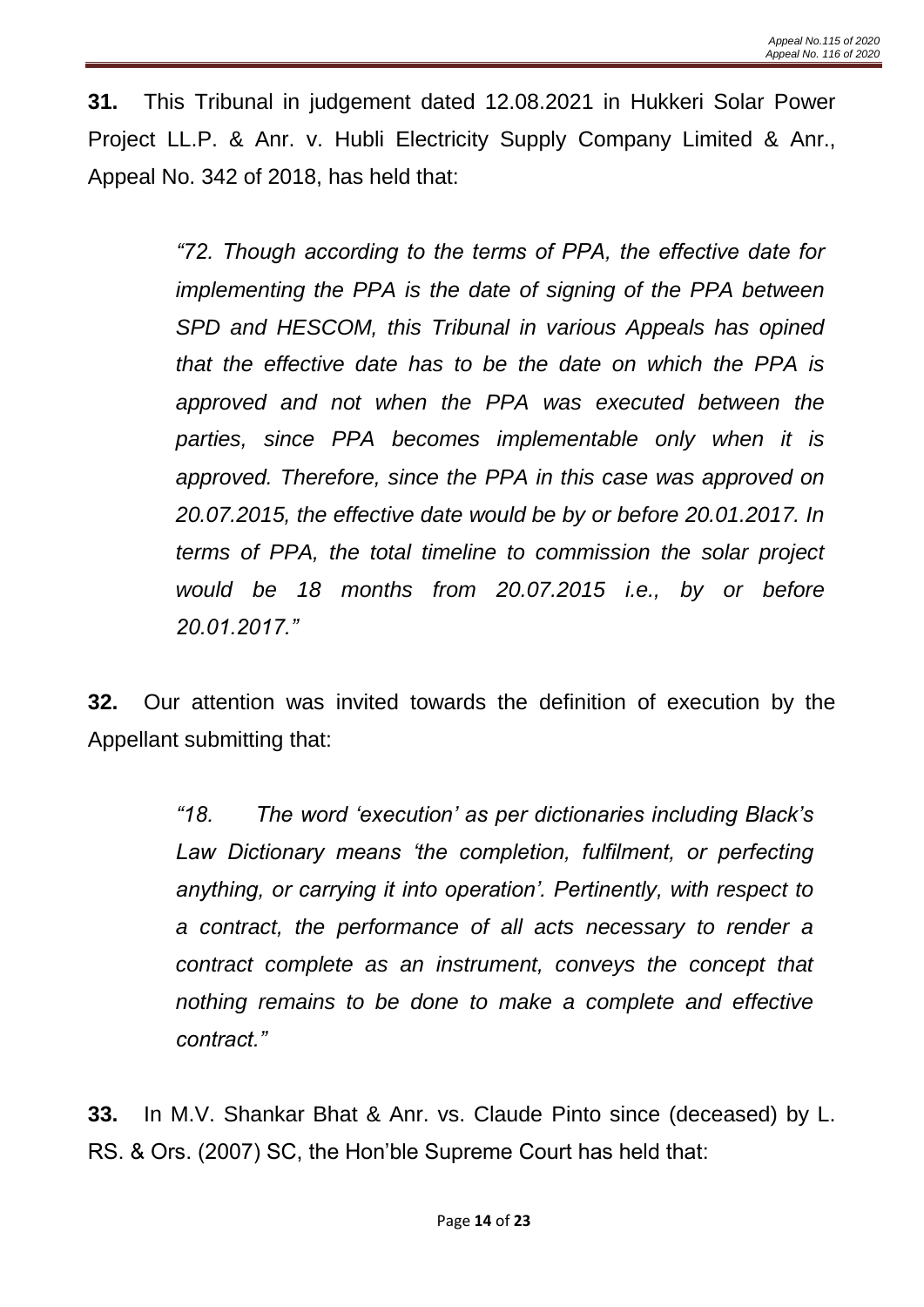*"32. When an agreement is entered into subject to ratification by others, a concluded contract is not arrived at. Whenever ratification by some other persons who are not parties to the agreement is required, such a clause must be held to be a condition precedent for coming to force of a concluded contract."*

**34.** Therefore, the effective for any agreement is the date at which it is made operation. We, therefore, accepts the contention of the Appellant that the effective date under the PPA is the date on which the PPA is approved by the Commission.

# *Extension of SCOD*

**35.** We are not going into the merits of various force majeure events occurred in acquisition of land and during the construction of the project interalia its operation as these have been carefully examined by the Board of Directors of the Distribution Company and its recommendations were submitted to the State Commission for approval as per the prevailing practice. Some of the events which have resulted into the delay are as quoted herein:

- (a) Delay in approval of PPA
- (b) Delay in Land Acquisition at Kushtagi Taluks.
- (c) Delay in Evacuation approval and Bay allocation.
- (d) Delay in Interconnection Approval:
- (e) Delay in Normalization of Transmission Line after fault

**36.** In case the above force majeure events have been considered by the distribution company and recommended for the approval of the State Commission, then there cannot be any dispute that the events which have been claimed by the Appellant as force majeure events have been agreed to by the distribution company, the contracting party in the PPA.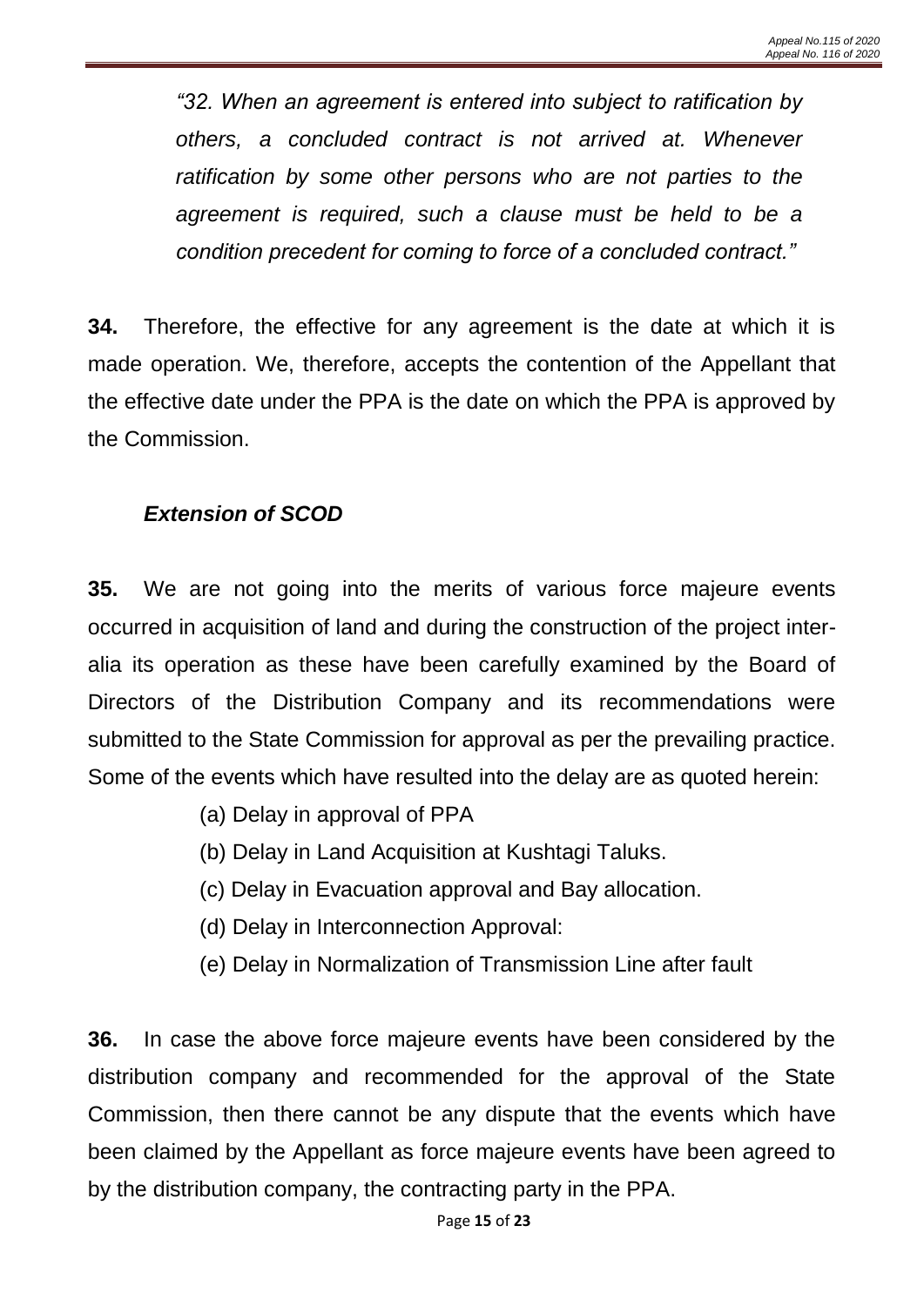**37.** It was submitted by the Appellant that against the invoices for the supply of power submitted by it on 06.08.2016, the Respondent No. 2 instead of paying the above said invoices at the tariff rate of Rs.7.09 per unit in accordance with PPA, unilaterally altered the Tariff at the rate of Rs.6.51 per unit. Alongside, Respondent No. 2 also raised a claim for liquidated damages alleging delay in achieving condition precedent.

**38.** Further, submitted that the payment made by the Respondent no. 2 was accepted as the *ad hoc* payment at Rs.6.51 per unit under protest vide its letter dated 14<sup>th</sup> November 2016 and requested Respondent not to penalize for the delay not attributed to the Appellant and being beyond its control. The said request was further reiterated vide letter dated 21<sup>st</sup> November 2016. Finally, the Appellant vide its letter dated 24.04.2017 approached the Additional Chief Secretary Government of Karnataka representing its difficulties and requesting him to advise Respondent No. 2 to approve the delay in SCOD.

**39.** The Board of Directors of BESCOM, Respondent no. 2, in the meeting held on 11<sup>th</sup> May, 2017 (being its  $82<sup>nd</sup>$  Meeting), after considering the relevant facts & material accorded its "*in-principal approval*" for "*extension of COD… under Force Majeure clause*" subject to further approval of Respondent No. 1 Commission. The relevant extract of the said meeting is as under:

> "*M/s Welspun Renewables Energy Private Limited have requested vide letter no. WREPL/ BESCOM/ 34MW/ 50MW/ COMM/15122016 dated: 10.12017 for the extension of COD as the delay is not attributable to them:*

*(a) Delay in approval of PPA*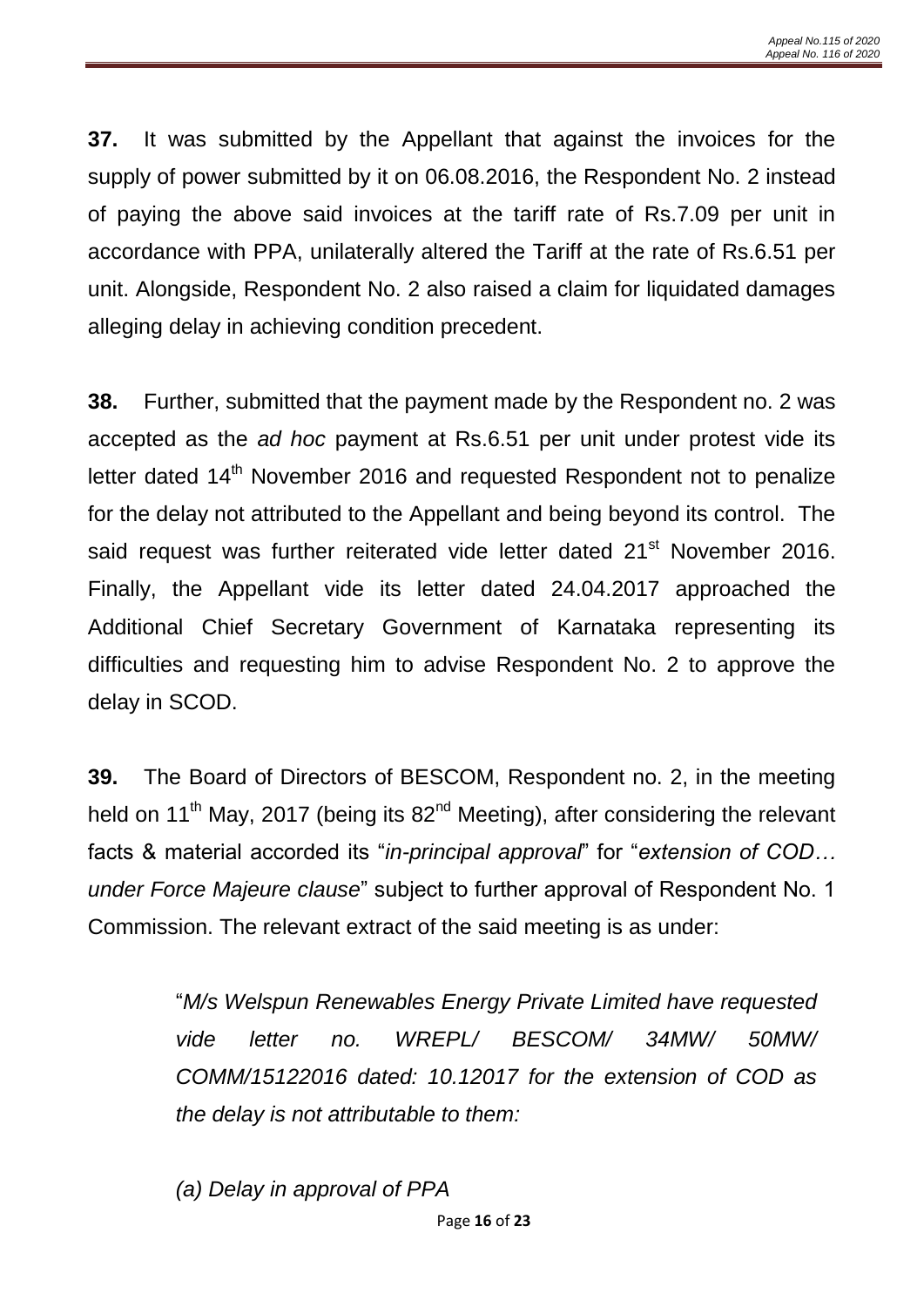- *(b) Delay in Land Acquisition at Kushtagi Taluks.*
- *(c) Delay in Evacuation approval and Bay allocation.*
- *(d) Delay in Interconnection Approval:*
- *(e) Delay in Normalization of Transmission Line after fault*

*Board perused the PPA clauses and all the annexures to agenda. Further noted that Commercial Operation Date (COD) shall mean the actual commissioning date of respective units of power project whereupon the developer starts injecting power from the power project to the delivery point. Board noted the force majeure events which are the reasons attributable for delay and the grounds under which SPD/SPV requested for extension of COD. Board also noted the directions of KERC vide letter No. KERC/S/F31/Vol-All/16-17 dated 05.04.2017. However further noted that force majeure clauses and MD, BESCOM explained that, even though there is delay, the same is not the part of approved PPA. The subject was discussed at length. After a detailed discussion the following resolutions were passed in this context:*

*"RESOLVED THAT, for the reasons explained, 'in-principle' approval be and is hereby accorded for extension of COD considering delay of 4 months IS days (upto 28.11,2016) in respect of project 16MW capacity at Rajapura, Chitradurga District and 34MW capacity at KodihaUi Village, Chitradiirga District under Force Majeure clause subject to further approval of Hon'ble KERC."* 

Page **17** of **23** *"RESOLVED FURTHER THAT, "in principle" approval be and is hereby accorded for extension of COD (upto 13.07.2016) considering the delay of 4 days in respect 50 MW power project at*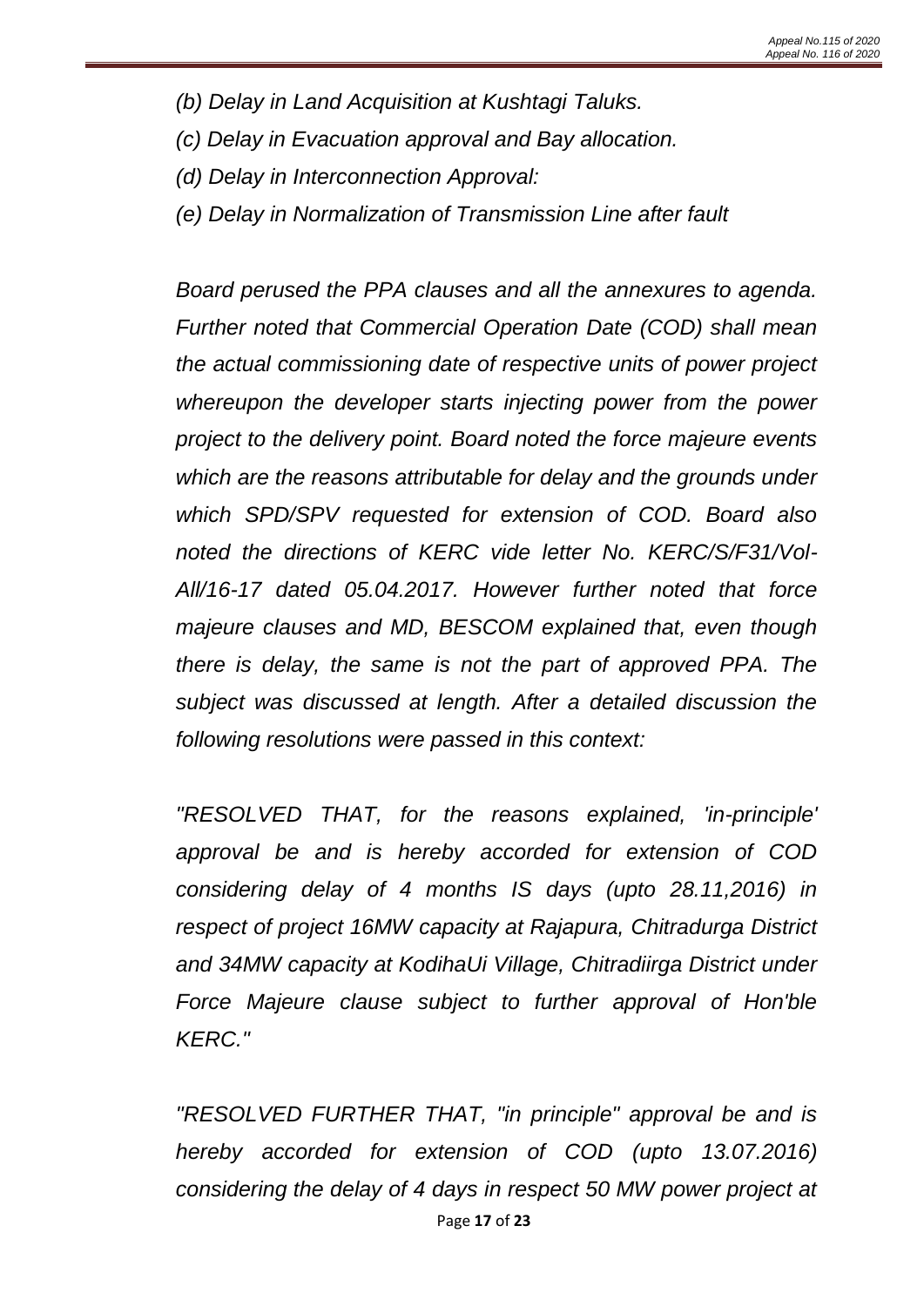*Bydareddyhalli, Challakere Taluk, Chitradurga District under Force Majeure' clause subject to further approval of Hon'ble KERC."* 

*"RESOLVED FURTHER THAT, Director (Tech) BESCOM/GM(PP), BESCOM be and is hereby authorized to submit the proposal to Hon'ble KERC with the in-principle approval/recommendation of* the Board."

**40.** Contrary to above, the Respondent submitted that the Board of Directors during the 83<sup>rd</sup> meeting held on 07.09.2017, modified its earlier decision and resolved that the request of the Appellant for extension would be submitted before the State Commission. It is submitted that the Respondent has never granted blanket extension after recognizing the alleged force majeure events affecting the Appellant. And, therefore the decision taken during the  $82<sup>nd</sup>$  meeting may be considered as modified.

**41.** On being asked about the decision taken during the 83<sup>rd</sup> meeting, again reiterated that force majeure events have not been recommended and only the proposal has been forwarded to the State Commission. Accordingly, the minutes of the 83<sup>rd</sup> were perused. For reference are quoted here:

> *"RESOLVED THAT, for the reasons explained, approval be and is hereby accorded to submit the proposal for extension of SCOD (upto 28.11.2016) to Hon'ble KERC with the recommendation of the Board in respect of project 16MW capacity at Rajapura, Chitradurga District' and 34MW capacity at Kodihalli village, Chitradurga District.*

> *"RESOLVED FURTHER THAT, approval be and is hereby accorded to submit proposal for extension of SCOD (upto 17.07.2016) to Hon'ble KERC with the recommendation of the Board in respect of*

> > Page **18** of **23**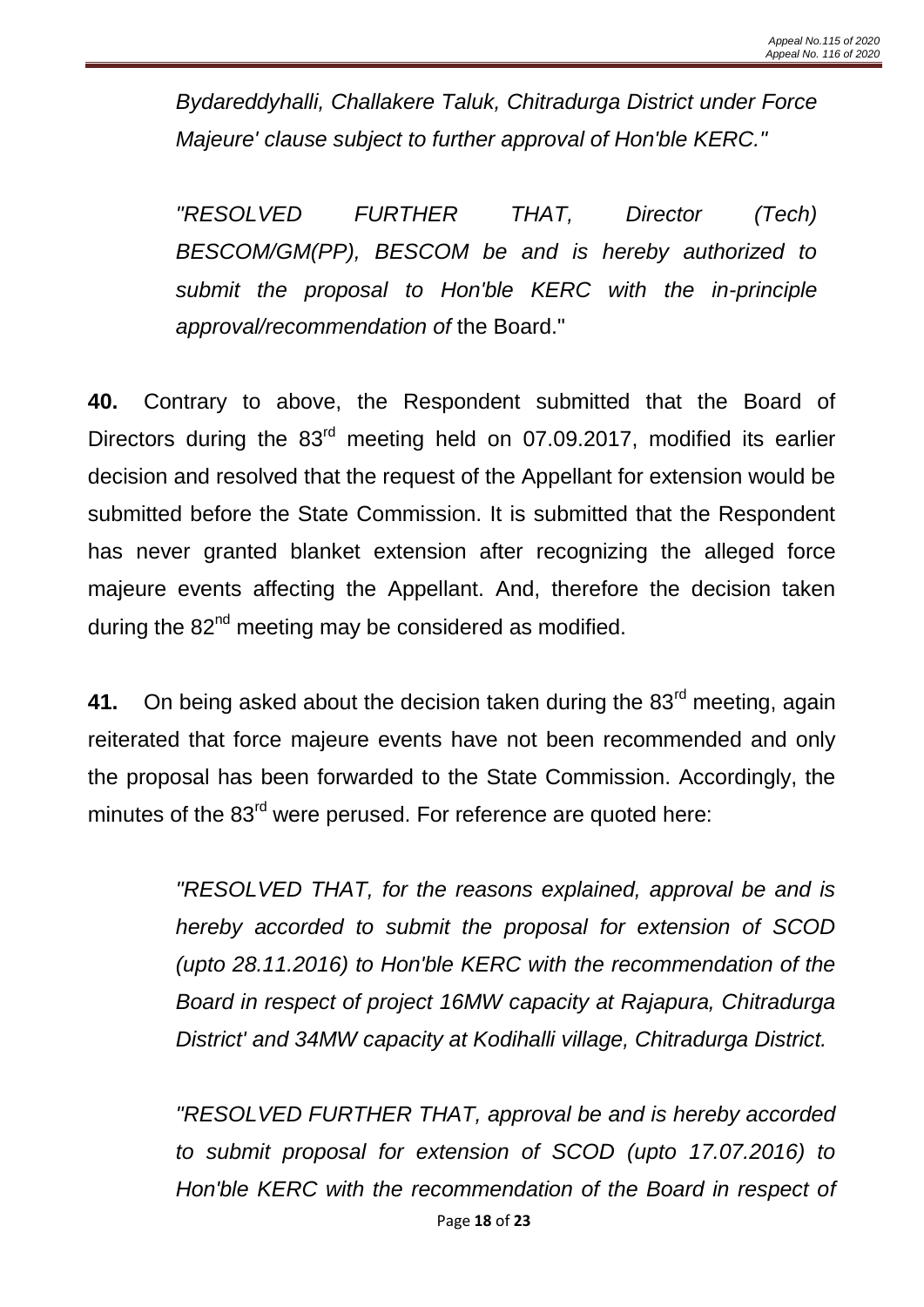*50 MW Solar Power Project at Bydareddyhalli, Challakere Taluk, Chitradurga District.*

*"RESOLVED FURTHER THAT, Director (Tech) BESCOM/ GM(PP], BESCOM be and is hereby authorized to submit the proposal for extension of SCOD to Hon'ble KERC with the recommendation of the Board."*

**42.** On perusing the minutes, we raised the following points:

- i. What did the Board mean by meaning of 'recommendation'?
- ii. What exactly has been recommended and if it is the proposal of the Appellant then is it not the force majeure events?

**43.** However, Respondent no. 2 preferred not to reply further and submitted that the written submission may be considered in addition to the oral submissions already made.

**44.** It is clear that the Board of Directors recommended the proposal submitted by the Appellant which included reasons for the occurrence of force majeure events. There cannot be two meaning to it as recommendation is made only when a proposal is accepted. The meaning of 'recommendation' as per Collins dictionary is "the act of recommending, or [calling](https://www.collinsdictionary.com/dictionary/english/calling) [attention](https://www.collinsdictionary.com/dictionary/english/attention) to, a person or thing as [suited](https://www.collinsdictionary.com/dictionary/english/suit) to some [purpose"](https://www.collinsdictionary.com/dictionary/english/purpose). It is clear that the recommendation made by the Board once the Board is satisfied that the proposal is acceptable.

**45.** Therefore, in our opinion the Distribution Company, Respondent no. 2, has acknowledged the proposal of the Appellant in terms of the delay on account of events which were beyond the control of the Appellant and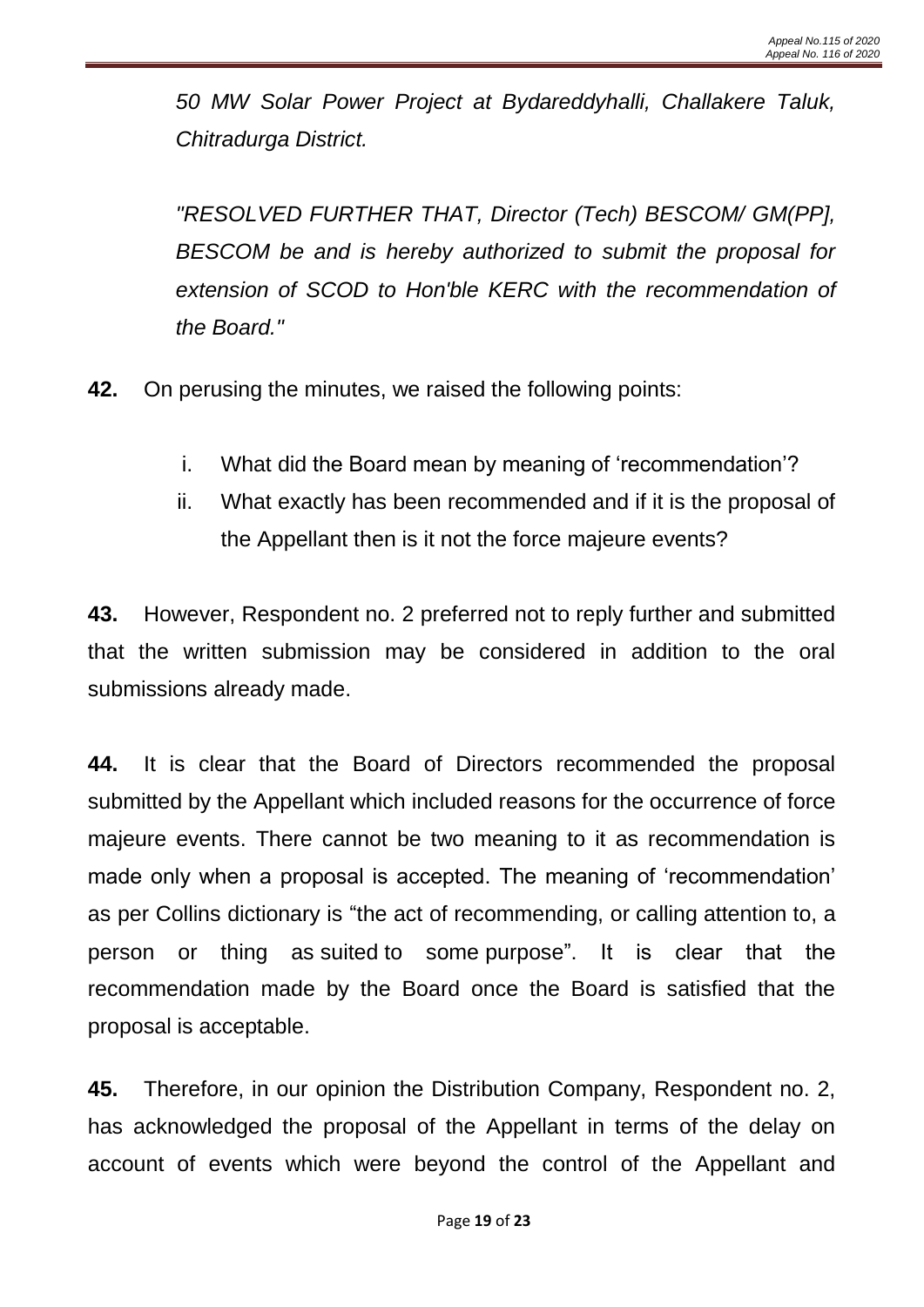subsequently, recommended it for the approval of the State Commission. As such, the Appeal is allowed.

### *Role of Distribution Licensee- Respondent no. 2*

**46.** We are inclined to add here that the approach and stand adopted by the 2<sup>nd</sup> Respondent BESCOM cannot be appreciated nor expected to the extent that decision of the Board of Directors is not an admission of force majeure event happening, but only an information to the Respondent Commission bringing all facts for its consideration, which is contrary to minutes of the Board meetings placed before us.

47. The Board of Directors during the 82<sup>nd</sup> meeting, after examining the proposal of the Appellant, carefully and diligently, in principle approved the proposal and accorded extension of COD. For the sake of emphasis, the relevant extract of the decision is reproduced here:

> *"-----Board noted the force majeure events which are the reasons attributable for delay and the grounds under which SPD/SPV requested for extension of COD. -----*

> *RESOLVED FURTHER THAT, "in principle" approval be and is hereby accorded for extension of COD (upto 13.07.2016) considering the delay of 4 days in respect 50 MW power project at Bydareddyhalli, Challakere Taluk, Chitradurga District under Force Majeure' clause subject to further approval of Hon'ble KERC."*

**48.** Further, the minutes of the meeting were revised during the 83rd meeting wherein the relevant decision taken during the  $82<sup>nd</sup>$  meeting was modified/ replaced by-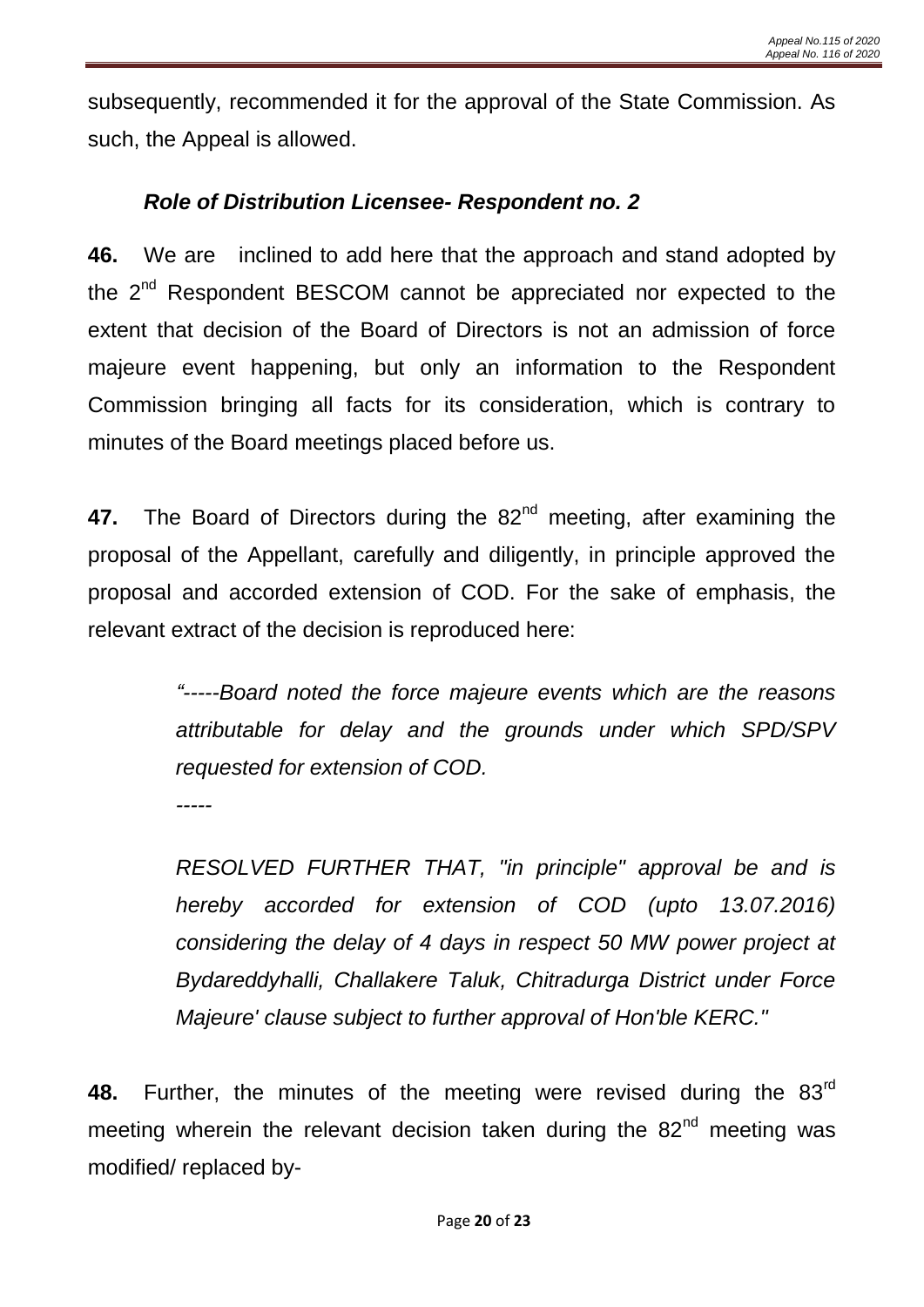*"RESOLVED FURTHER THAT, approval be and is hereby accorded to submit proposal for extension of SCOD (upto 17.07.2016) to Hon'ble KERC with the recommendation of the Board in respect of 50 MW Solar Power Project at Bydareddyhalli, Challakere Taluk, Chitradurga District."*

**49.** There is a change in the stand whereby the in-principle approval accorded by the Board during the  $82<sup>nd</sup>$  meeting was changed to submission of the proposal to the State Commission with recommendation to the proposal.

**50.** However, during the hearing before us, the stand further changed through oral submission that the proposal of the Appellant was only forwarded to the State Commission its approval without any comments.

**51.** We strongly condemn such an act, they cannot approbate and reprobate at the same time. The principles of estoppel clearly bar such an action on the part of the Respondent no. 2, BESCOM. The Respondent Commission, a neutral entity, was expected to analyse the facts as placed on record. But we note that it has totally ignored the change of stand from time to time by BESCOM.

**52.** The other issue brought before us is that the project in the first captioned appeal was commissioned on 13.07.2016, the scheduled commissioning date. The Commissioning Certificate dated 13.07.2016 issued by Respondent No. 4-KPTCL, the Govt company, certifies commissioning on 13.07.2016. However, the power injection into the grid started from 17.07.2016, which is after the SCOD.

**53.** This issue is irrelevant at this stage considering that the BESCOM through its Board of Directors considered the proposal of the Appellant and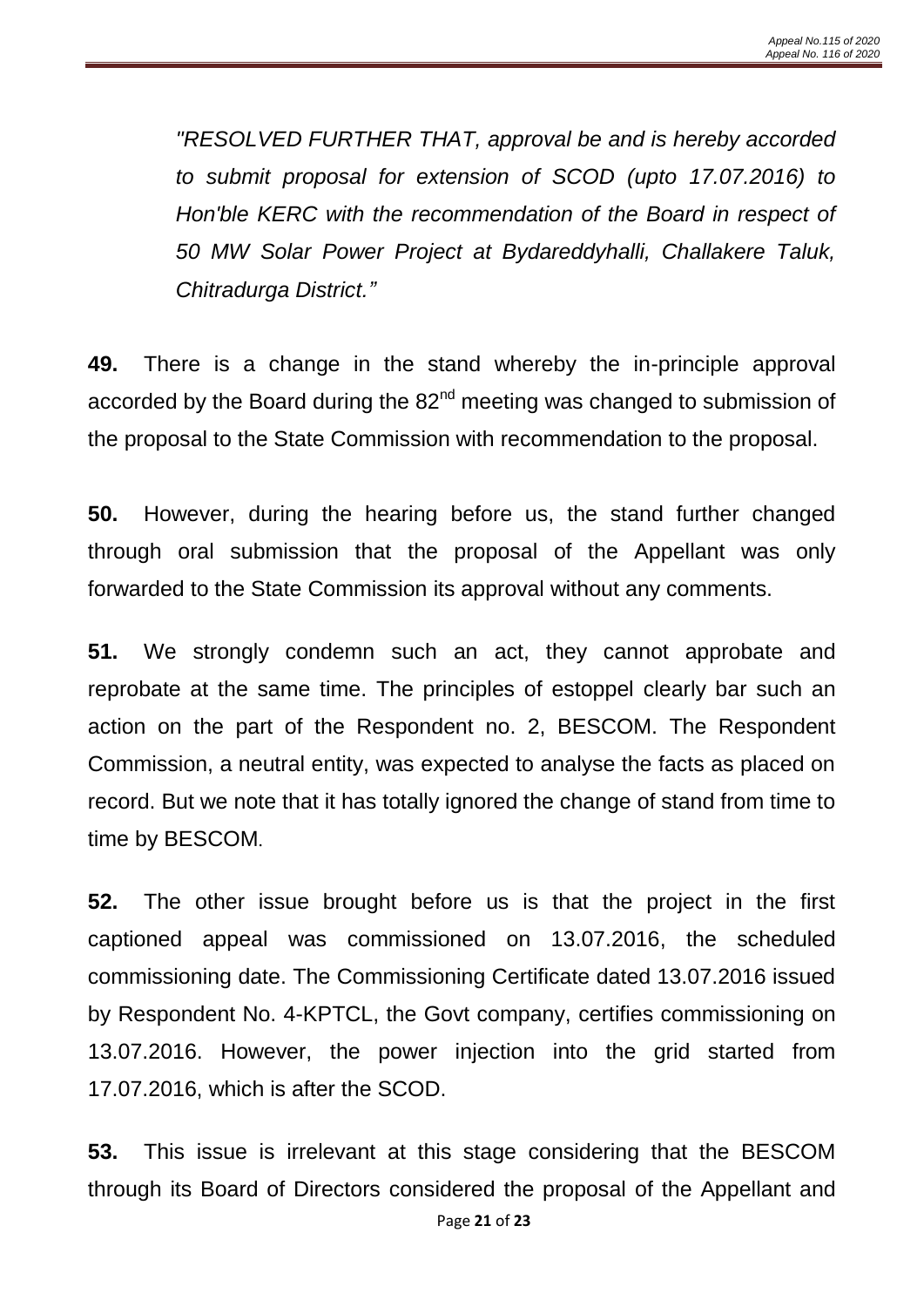recommended the extension of SCOD. On the perusal of the minutes of the 82<sup>nd</sup> and 83<sup>rd</sup> Board meeting, it cannot be denied that the Board of Directors have agreed and recommended the proposal of the Appellant for extension of the SCOD.

**54.** We are of the opinion that once the Distribution Licensee has accorded in principle approval and/ or recommended the proposal of the Appellant for the extension of the SCOD after diligently examining it under the contractual terms and conditions of the PPA, the State Commission is bound to accept the same.

# **ORDER**

For foregoing reasons as stated supra, we are of the considered view that the Appeals have merit and are allowed. The impugned order dated 27.11.2018 in OP No. 141/2017 and order dated 09.11.2018 in OP No. 140/2017 passed by the Karnataka Electricity Regulatory Commission are hereby set aside.

We issue the following directions to be complied within two months from the date of this judgment:

- (i) The tariff for the project of the Appellant in the first captioned Appeal, OP No. 141/2017, shall be Rs. 7.09 per unit (kWh) of energy and Rs. 7.01 per unit (kWh) in the second captioned Appeal, OP No. 140/2017, in terms of the PPA.
- (ii) Any notice or claim for liquidated damages is set aside.
- (iii) Respondent No. 2 is directed to refund the amounts withheld by him or not paid, if any, in accordance with the tariff as decided above.
- (iv) The Appellants are entitled for carrying cost on the amounts delayed and so also on the amounts withheld.